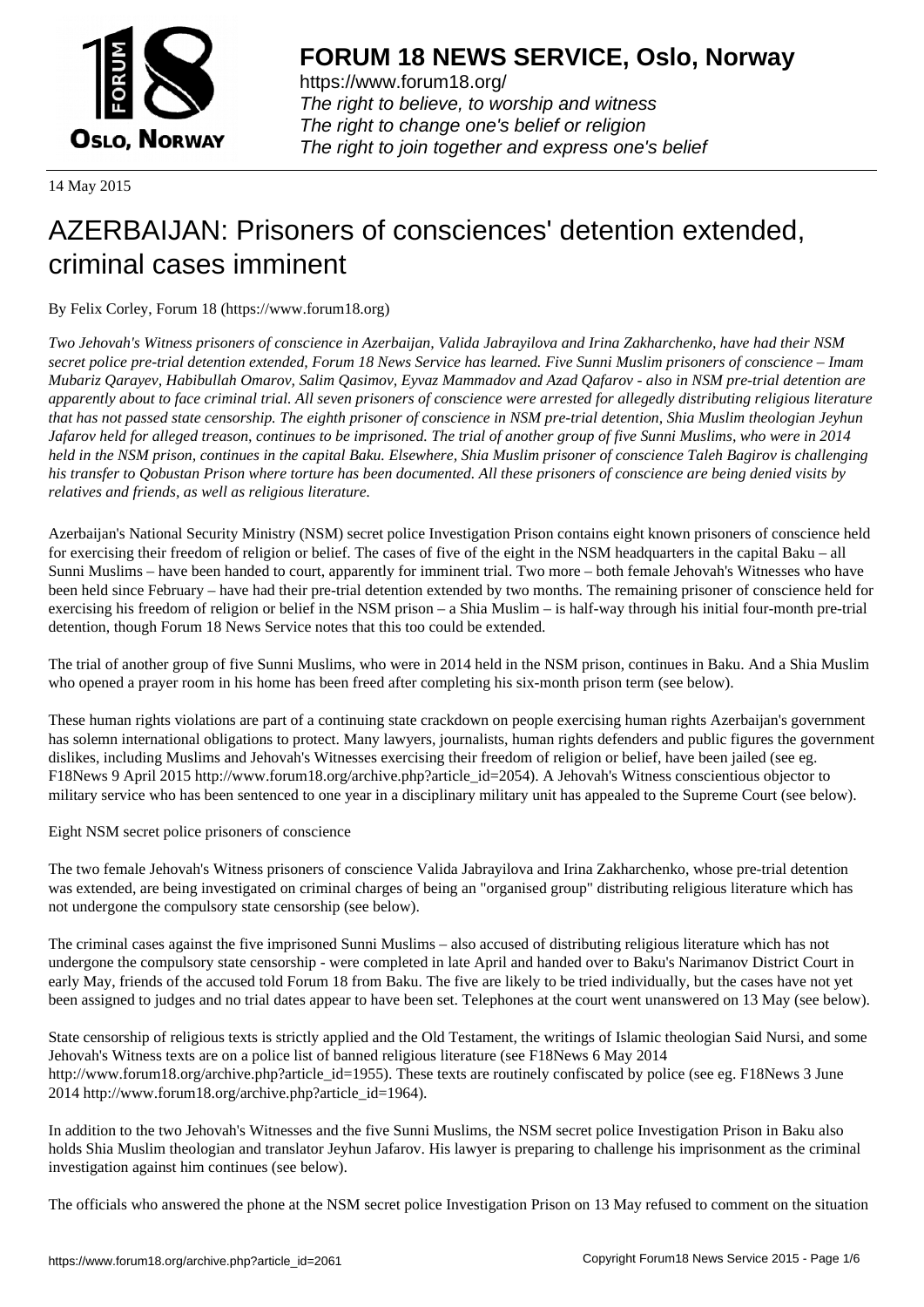Forum 18 to call back the following day. Called on 14 May, the official who answered the phone said all enquiries must be given in writing.

The NSM secret police Investigation Prison in Baku – where all eight of these prisoners of conscience are being held – is on the upper floor of the main NSM building in Baku. The address is:

Milli Tahlukasizlik Nazirliyinin

Istintaq Tacridxanasi

Parlament Prospekti 14

Baku AZ-1006

Azerbaijan

NSM Investigation Prison conditions

No relatives, friends or fellow-believers are allowed into the NSM secret police Investigation Prison for visits to the prisoners of conscience since their arrests, friends of the two Jehovah's Witness women, the five Sunni Muslims and Shia Muslim Jafarov told Forum 18 (see eg. F18News 9 April 2015 http://www.forum18.org/archive.php?article\_id=2054). Jafarov is being held in a two-person cell in the Investigation Prison. His wife and two adult children (both students) are not able to visit him. "Only his lawyer is allowed in to see him", family members told Forum 18.

Fellow Jehovah's Witnesses remain highly concerned about Jabrayilova and Zakharchenko. "We think that physically they are well, but are worried about their emotional state", Jehovah's Witnesses told Forum 18. Relatives brought a Bible for each of them, but prison officials refused to accept them. The women are allowed no Jehovah's Witness literature. Their lawyers said they were unable to help resolve this.

The eight prisoners of conscience have not been allowed literature since their arrests, apart from Jafarov being allowed an Azeri-language translation of the Koran (see eg. F18News 9 April 2015 http://www.forum18.org/archive.php?article\_id=2054). Family members sent Jafarov a copy of the Koran in Arabic, but prison officials refused to give it to him. "They told us he had no need of it", family members told Forum 18. In Islam the Koran is only permitted to be recited during worship in Arabic, making the refusal to give Jafarov an Arabic-text Koran very harsh. The family also sent other religious books, but those with any hand-written annotations were rejected.

Jafarov is also not allowed to have a watch with him to be able to know when it is time for prayer, his lawyer Javad Javadov told Forum 18.

Muslim prisoners of conscience Eldeniz Hajiyev and Ismayil Mammadov, now on trial with others in Baku (see below), were not allowed access to the Koran or any other books while they were in 2014 held in the NSM prison (see F18News 8 May 2014 http://www.forum18.org/archive.php?article\_id=1956).

Violence has been used by the NSM secret police and other officials against those it questions (see eg. F18News 18 November 2014 http://www.forum18.org/archive.php?article\_id=2016).

The NSM Investigation Prison in Baku was one of a number of prisons the United Nations (UN) Subcommittee on Prevention of Torture (SPT) visited in late April 2015, after a failed September 2014 visit which encountered "obstructions" from the authorities. Aisha Shujune Muhammad, head of the SPT delegation, noted on 24 April at the end of the visit that Azerbaijan "has yet to guarantee all fundamental legal and procedural safeguards to persons deprived of their liberty, including access to a lawyer, a medical doctor, and to contact his or her family".

The UN said it is encouraging Azerbaijan to allow its confidential report on the April visit to be made public. The NSM Investigation Prison was also among Azerbaijan's prisons visited by a delegation from the Council of Europe's Committee for the Prevention of Torture and Inhuman or Degrading Treatment or Punishment (CPT) in December 2012. However, the Azerbaijani government has refused to allow the Committee to publish its report of the visit (see F18News 23 February 2015 http://www.forum18.org/archive.php?article\_id=2041). The previous CPT report to be published in 2009 did not include the NSM prison but noted instances of torture and intimidation of prisoners held elsewhere for speaking to the CPT (see below).

### Imprisonment extended for two months

In separate hearings on 7 May 2015, Judge Elshad Shamayev of Baku's Sabail District Court extended for two months the pre-trial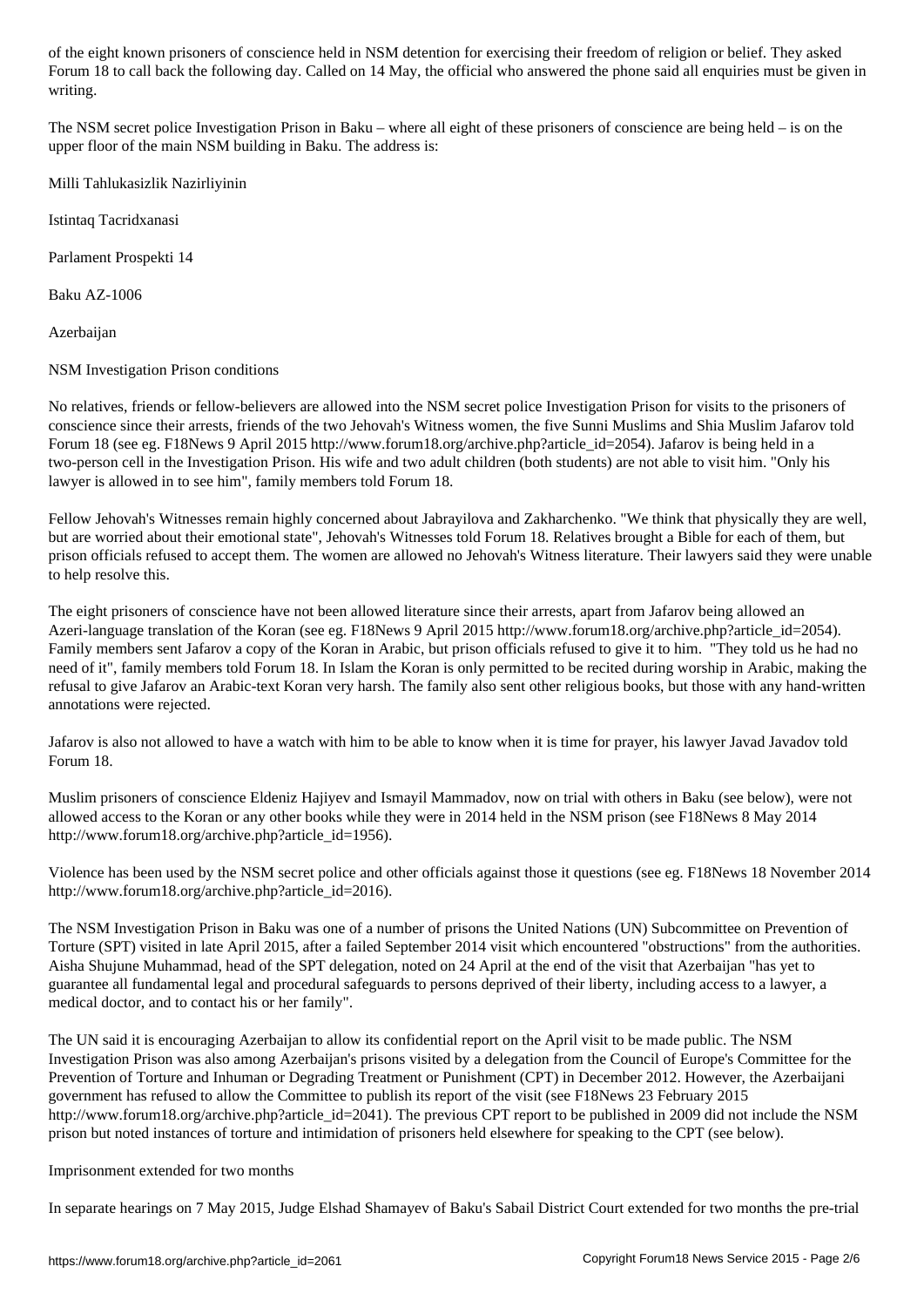assistant to the judge confirmed to Forum 18 from the court on 13 May. Both were arrested on 17 February, initially for three months (see F18News 23 February 2015 http://www.forum18.org/archive.php?article\_id=2041). The assistant, who would not give his name, would not discuss why their pre-trial detention was extended or any other aspect of the cases.

Judge Shamayev has been instrumental in facilitating the government's pre-trial detention in 2014 and 2015 of Muslim and Jehovah's Witness prisoners of conscience on grounds of religion or belief. He has refused to answer questions about his repeated role in such imprisonments (see F18News 9 April 2015 http://www.forum18.org/archive.php?article\_id=2054).

The request to extend the two women's pre-trial imprisonment until 17 July came from NSM Chief Investigator Matlab Mehdiyev, who is leading the investigation against both, Jehovah's Witnesses told Forum 18. He summoned many other Jehovah's Witnesses for questioning in the immediate aftermath of the two women's arrest (see F18News 16 March 2015 http://www.forum18.org/archive.php?article\_id=2048). Two community leaders were again summoned for questioning in early May.

Jabrayilova, who is 37, and fellow Jehovah's Witness Irina Zakharchenko, who is 54, were arrested on 17 February and ordered held in pre-trial detention for three months while the investigation continues under Criminal Code Article 167-2.2.1. This punishes: "Production, sale and distribution of religious literature, religious items and other informational materials of religious nature with the aim of import, sale and distribution without appropriate authorisation" when conducted by an "organised group". Punishment is a fine or imprisonment of two to five years. Their appeal against their pre-trial detention was rejected on 26 February (see F18News 16 March 2015 http://www.forum18.org/archive.php?article\_id=2048).

On 4 April Judge Shamayev rejected a request to transfer Jabrayilova from pre-trial detention to house arrest (see F18News 9 April 2015 http://www.forum18.org/archive.php?article\_id=2054).

# Trials imminent?

The most prominent of the five NSM Sunni Muslim prisoners of conscience is 41-year-old Mubariz Qarayev, imam of Baku's Lezgin Mosque. The criminal case against him was completed on 27 April and handed to Narimanov District Court in early May, his friends told Forum 18 from Baku on 6 May.

The criminal cases against the other four - Habibullah Omarov, Salim Qasimov, Eyvaz Mammadov and Azad Qafarov – were completed about the same time and handed to the same Court.

All five are facing trial under Criminal Code Article 167-2.1. This punishes: "Production, sale and distribution of religious literature, religious items and other informational materials of religious nature with the aim of import, sale and distribution without appropriate authorisation". Punishments for first time offenders acting alone are a fine or up to two years' imprisonment.

The five men had run several shops selling books and other religious items in Baku's Narimanov District. They were arrested in late February. All five were ordered held in pre-trial detention for three months while the investigation was conducted (see F18News 16 March 2015 http://www.forum18.org/archive.php?article\_id=2048).

The Lezgin Mosque in Baku's Old City, where Qarayev was imam until his arrest, is one of many Sunni Muslim mosques the government seeks to close (see eg. F18News 18 November 2014 http://www.forum18.org/archive.php?article\_id=2016).

Officials had told the Lezgin Mosque community on 17 April that it had to close ahead of the European Games, giving them three days to leave (see F18News 21 April 2015 http://www.forum18.org/archive.php?article\_id=2057).

However, community members told Forum 18 that officials have now told them the Mosque can continue to operate until the European Games finish in June. However, Old City Reserve deputy head Elchin Yusupov told them in mid-April that as soon as the Games are over the Mosque will be forcibly closed for repairs, which community members insist are unnecessary. Mosque members complain not only of the prolonged insecurity around whether the authorities will stop them using their mosque building, but that officials will not put any of their demands in writing.

### Challenge to pre-trial imprisonment

Javadov, the lawyer for Shia theologian Jafarov, is preparing to challenge through the courts his continued imprisonment in the NSM secret police Investigation Prison. "There is no reason to keep Jeyhun in prison and we want him out", family members told Forum 18 from Baku on 13 May. "If he is at home as the investigation continues he can always go in when they need to question him."

Jafarov – who will be 43 on 7 June - was arrested on 10 March and was ordered by Judge Shamayev to be held in four-month detention while under investigation on treason charges. The charges carry a maximum lifetime prison term (see F18News 9 April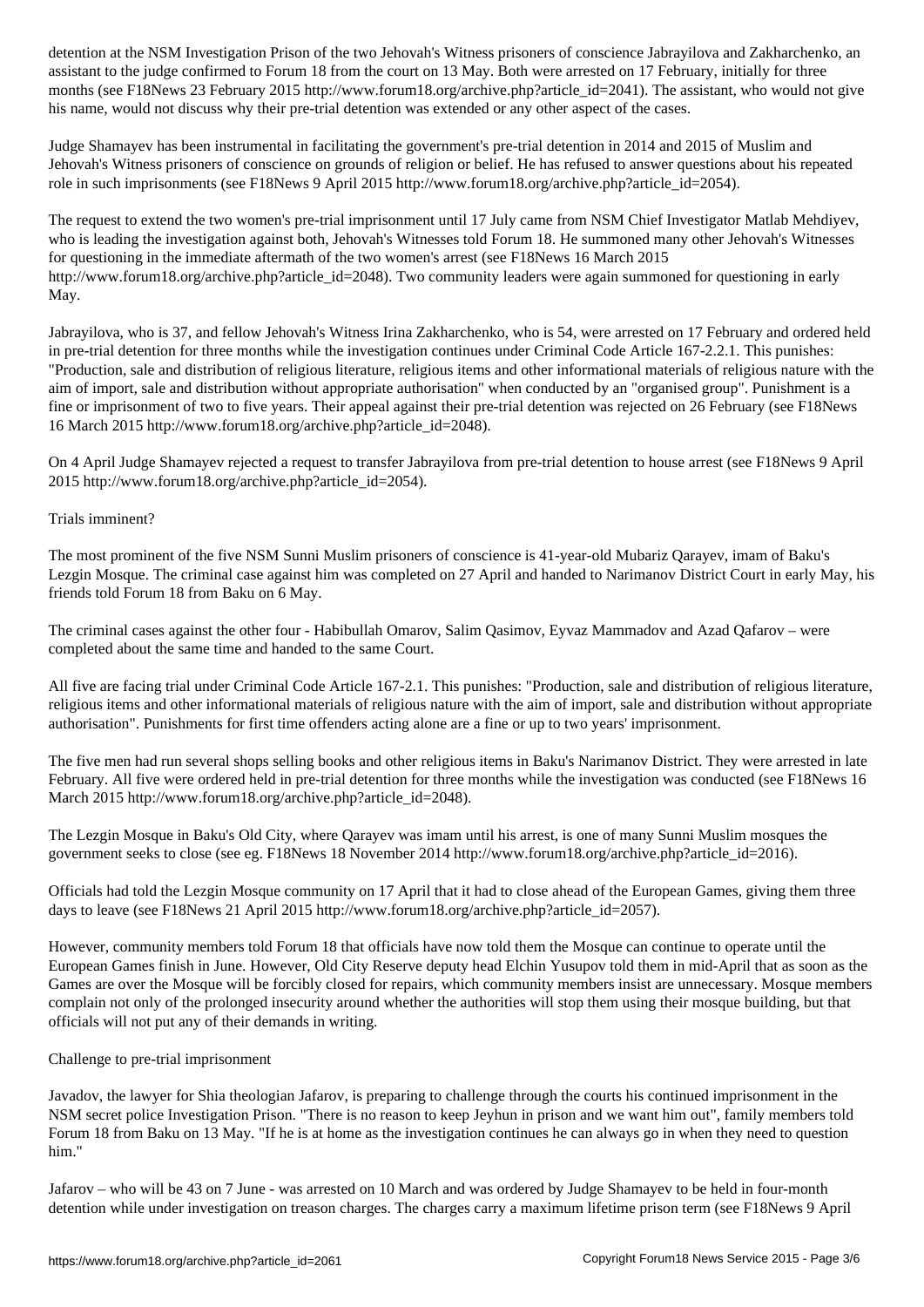"Jeyhun didn't commit any offence", family members insisted to Forum 18. "There is no proof and he rejects the accusations. The charges have been brought because of his religious activity – there is no other explanation."

Continued detention of prisoner of conscience illegal

Meanwhile, another prisoner of conscience held for exercising his freedom of religion or belief, 30-year-old Shia preacher Imam Taleh Bagirov (also known as Bagirzade), is still trying to challenge his transfer to the harsher Qobustan [Gobustan] Prison in December 2014. A court ruled in November 2014 that he should be transferred to harsher conditions in isolation for the rest of his term.

Imam Bagirov was given a two-year strict regime prison sentence in November 2013 on drugs charges his supporters insist were fabricated to punish him for his religious and political activity. His driver Anar Melikov was also jailed for 19-months in August 2013 (see F18News 7 November 2013 http://www.forum18.org/archive.php?article\_id=1894). At a further trial in August 2014, a Baku court sentenced Bagirov to an extra four months' imprisonment for allegedly having an illegal mobile phone in his cell (see F18News 14 August 2014 http://www.forum18.org/archive.php?article\_id=1985).

Javadov appealed to Baku Appeal Court on Bagirov's behalf against the transfer to Qobustan Prison. However, in mid-April Judge Aflatun Qasimov suspended consideration of the appeal, according to the court website. The Judge rejected Javadov's motion to have a full court re-examination of the evidence allegedly justifying the transfer (see F18News 21 April 2015 http://www.forum18.org/archive.php?article\_id=2057).

The appeal has now been transferred to the Supreme Court, Javadov told Forum 18. However, no date has yet been set for a hearing.

"All this means that the court decision to transfer Taleh to Qobustan Prison has not entered into legal force", Javadov told Forum 18. "So their continued detention of him there is illegal. He should be returned to the previous prison."

No visits, no literature, handcuffed whenever outside cell

Bagirov's wife and their two children are unable to visit him in prison. As his lawyer, Javadov is the only person allowed to visit, most recently on 12 May. "Taleh is kept in isolation. Every time he leaves his cell he is put in handcuffs", Javadov stated. "This is allowed only for extremely dangerous prisoners."

Bagirov is allowed no religious literature, not even the Koran, Javadov added. Nor is he allowed any newspapers or other literature or access to television. "He has no meetings with relatives, nor any telephone calls."

Torture and prisoner intimidation

After a 2008 visit the Council of Europe's CPT stated that prisoners in Qobustan Prison were subjected to "deliberate physical ill-treatment and excessive use of force by prison officers. The forms of ill-treatment alleged consisted mainly of punches, kicks and blows with truncheons, as well as sexual abuse using a truncheon. The ill-treatment had reportedly been inflicted in the establishment's 'club' (i.e. association room), disciplinary unit and the exercise yards adjacent to it. In addition, a number of prisoners complained that certain prison officers had subjected them to verbal abuse."

The CPT also noted that "the delegation witnessed an attempt by a prison officer to threaten a prisoner for having spoken to the delegation. It also became apparent during the visit that certain prisoners detained at Gobustan Prison had been warned against making complaints to the delegation" (see http://www.cpt.coe.int/documents/aze/2009-28-inf-eng.htm).

Bagirov's address in Qobustan Prison is:

Qobustan qasabasi

Qaradag rayonu

Baku AZ-1080

Azerbaijan

Prison term completed

Sunni Muslim prisoner of conscience Zohrab Shikhaliyev was freed from prison on 13 May at the end of his sentence, his friends told Forum 18 from Baku on 14 May. This was six months to the day since his arrest. Shikhaliyev had served his sentence in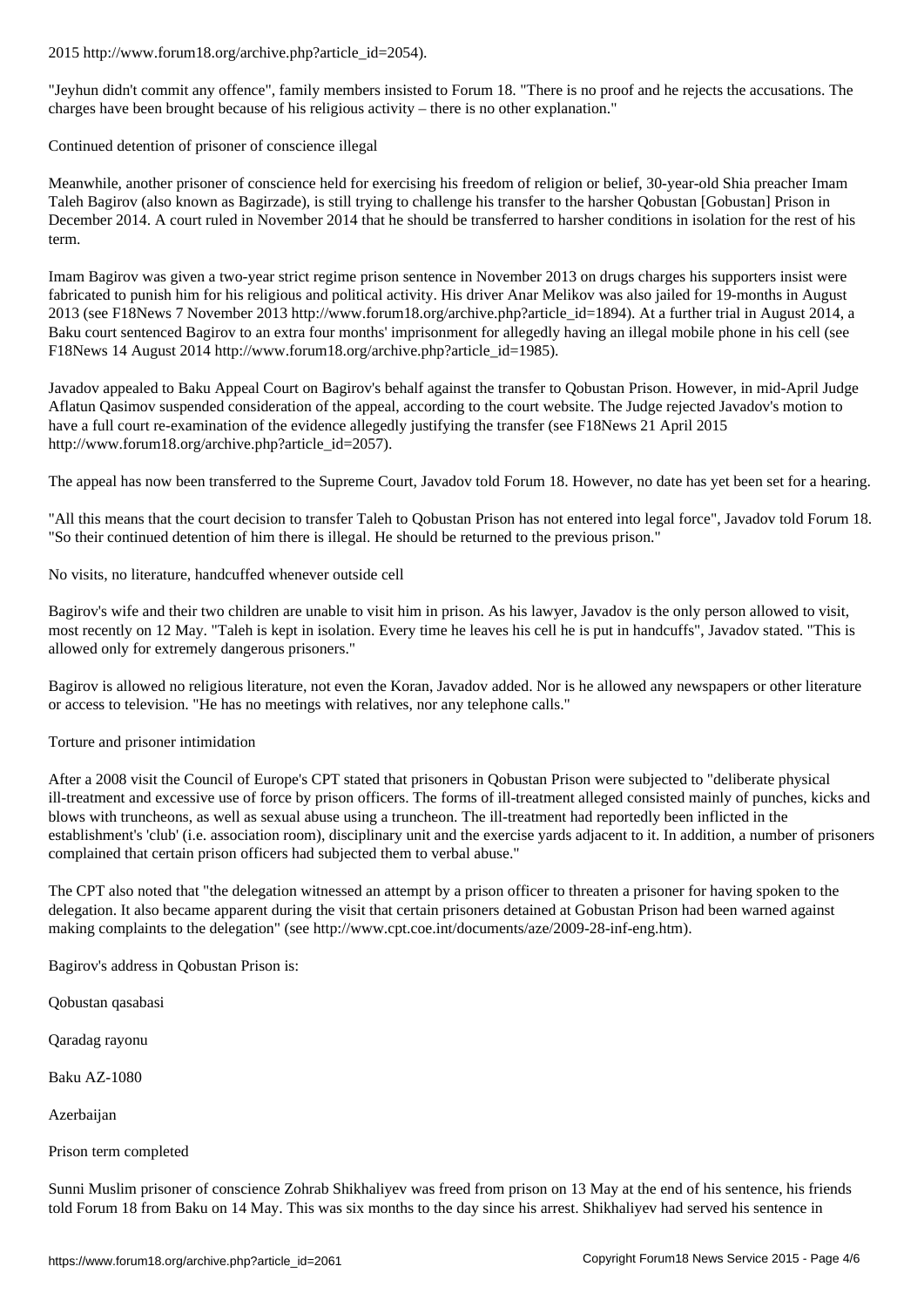The 36-year-old Shikhaliyev was arrested in November 2014. His friends insisted that this was to punish him for maintaining an open Sunni Muslim prayer room in his home in the town of Sumgait [Sumqayit] north of Baku. Sumgait has no other Sunni Muslim place of worship and the government consistently closes Sunni mosques (see eg. F18News 18 November 2014 http://www.forum18.org/archive.php?article\_id=2016).

At the end of Shikhaliyev's trial in February 2015, he was found guilty of keeping illegal weapons and ammunition in his home under Criminal Code Article 228.1. This carries a punishment for having illegal weapons of imprisonment of up to three years. Shikhaliyev was given a six-month term of imprisonment (see F18News 23 February 2015 http://www.forum18.org/archive.php?article\_id=2041).

Trial continues for former secret police prisoners

Also held for several months in 2014 in the Baku NSM secret police Investigation Prison were three of five other Sunni Muslims now on trial in Baku. Four of the five - Eldeniz Hajiyev, Ismayil Mammadov, Zakariyya Mammadov and Shahin Hasanov – face up to five years' imprisonment if convicted. The fifth - Revan Sabzaliyev – faces up to three years' imprisonment. The trial began under Judge Akshin Afandiyev at Baku's Yasamal District Court with a preliminary hearing on 10 December 2014 and hearings have continued since then (see F18News 16 March 2015 http://www.forum18.org/archive.php?article\_id=2048).

The five Muslims were with others arrested for participating in a meeting to discuss their faith which was raided by armed police and NSM secret police in April 2014. They were transferred to house arrest in September 2014 after up to five months in pre-trial detention at the NSM secret police Investigation Prison in Baku (see F18News 22 September 2014 http://www.forum18.org/archive.php?article\_id=1999).

The most recent hearing in the case was held on 4 May, with the next due on 18 May, the lawyer for four of the five men Asabali Mustafayev told Forum 18 from Baku on 13 May. He expects the trial to continue into June.

As long as the trial continues, the five men are living under restrictions. This includes a ban on leaving Baku.

Conscientious objector's Supreme Court appeal

On 15 April, Jehovah's Witness conscientious objector Kamran Shikhaliyev (no relation of Zohrab Shikhaliyev) lodged an appeal with the Supreme Court in Baku against his one year sentence of detention in a military disciplinary unit, Jehovah's Witnesses told Forum 18. An official of the Supreme Court Military Collegium confirmed receipt of the appeal to Forum 18 on 13 May. She said the Supreme Court is now seeking the case file from Shirvan Appeal Court and will assign the case once the documentation arrives.

Kamran Shikhaliyev was forcibly conscripted in Baku in October 2013, just after his 18th birthday, and was then transferred to a military unit. He was maltreated following his enforced conscription. In April 2014 Jalilabad Military Court sentenced him under Criminal Code Article 335.1 ("Evasion of military service by causing harm to health or in another way") to one year in a military disciplinary unit. In July 2014 Shirvan Appeal Court rejected his appeal against the conviction. He was finally transferred to a military disciplinary unit in Salyan in December 2014, though it remains unclear if and when his one year sentence has begun (see F18News 12 February 2015 http://www.forum18.org/archive.php?article\_id=2037).

Shikhaliyev has been subjected to "physical abuse, verbal humiliation, and psychological pressure". But, Jehovah's Witnesses have told Forum 18, "he has not wavered in his conscientious religious position" (see F18News 10 February 2014 http://www.forum18.org/archive.php?article\_id=1926).

# Earlier conscientious objector Supreme Court appeal failure

An earlier Jehovah's Witness conscientious objector, Kamran Mirzayev, failed in his appeal to the Supreme Court to have his sentence for refusing compulsory military service on grounds of conscience overturned (see F18News 12 February 2015 http://www.forum18.org/archive.php?article\_id=2037). A hearing on 24 February under Presiding Judge Gulzar Rzayeva rejected his appeal, according to the Supreme Court website.

Mirzayev was convicted at Goychay District Court in March 2013 under Criminal Code Article 321.1 and sentenced to nine months' imprisonment. Sheki Appeal Court rejected his first appeal in May 2013. He was amnestied on 20 June 2013 after three months' imprisonment (see F18News 28 June 2013 http://www.forum18.org/archive.php?article\_id=1852).

Determined to clear his name, Mirzayev appealed against his conviction to the Supreme Court in November 2014, arguing that Azerbaijan's Constitution upholds the right to perform an alternative to the compulsory military service. Azerbaijan has been condemned by Council of Europe bodies for its failure to honour its promise to introduce such an alternative service by 2004 (see F18News 12 February 2015 http://www.forum18.org/archive.php?article\_id=2037).